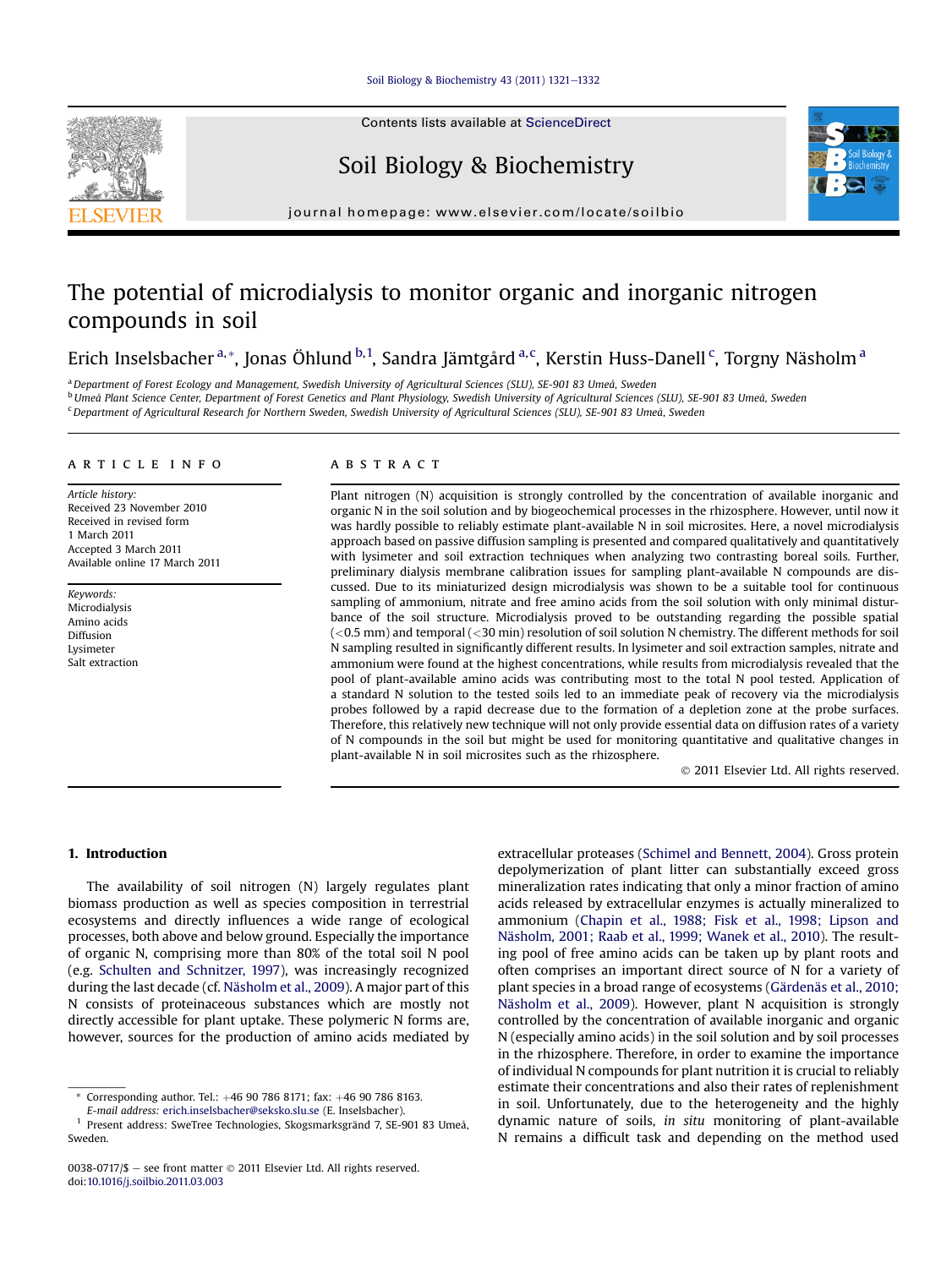results might differ substantially [\(Chen and Xu, 2008\)](#page-10-0). The most common techniques for investigating organic and inorganic N concentrations in soils are soil extractions with water or salt solutions, soil centrifugation or collection of soil water with tension lysimeters (e.g. [Andersson, 2003; Kielland et al., 2007; Rousk and](#page-10-0) [Jones, 2010](#page-10-0)). While soil extraction and centrifugation methods might be convenient in many respects, they inevitably involve disruption of the in situ soil structure during the sample preparation and extraction processes. There are also considerable time lags between sampling the soil and obtaining and analyzing the extracts, which could cause chemical alterations prior to analyses. Given the rapidity of N turnover in soils, in the case of amino acids with measured half-lives of usually only a few hours ([Jones, 1999;](#page-10-0) [Jones et al., 2005; Jones and Kielland, 2002; Kielland et al., 2007;](#page-10-0) [Lipson et al., 2001; Owen and Jones, 2001; Rousk and Jones,](#page-10-0) [2010](#page-10-0)) results from soil extractions may differ significantly from actual concentrations in the soil solution. Further, depending on the extractant of choice different results may be obtained. Compared to soil extraction with water, strong salt solutions (e.g.  $0.5 M K<sub>2</sub>SO<sub>4</sub>$ , 1 M KCl) will yield higher concentrations of ammonium and the less mobile, positively charged amino acids such as arginine and lysine, which are easily adsorbed to negatively charged surfaces of soil particles and soil organic matter (e.g. [Lipson and Näsholm,](#page-10-0) [2001; Murphy et al., 2000; Zhong and Makeschin, 2003\)](#page-10-0). However, to which extent N forms extracted with water or strong salt solutions are actually available for plant uptake remains unknown.

To obtain representative samples for analysis of organic and inorganic N concentrations in soil solution, ideally both disturbance of the plant-soil system and the risks of over- or under-estimating soluble N pools due to the production or decomposition of N compounds during sampling and handling of soil samples should be minimized. Several recent studies suggested that sampling of soil solutions using small tension lysimeters may fulfill these requirements [\(Andersson, 2003; Andersson and Berggren, 2005;](#page-10-0) [Jämtgård et al., 2010; Roberts and Jones, 2008\)](#page-10-0). This technique reduces the risk of degradation of N compounds before analysis since the likelihood of microbial decomposition of organic compounds is minimized when the solution is sampled by percolation through the small pores  $(0.1 \mu m)$  diameter) of the lysimeter ([Andersson, 2003\)](#page-10-0). Still, some disturbance of the soil can be expected when the lysimeters are inserted into the soil, but these are minor in comparison with soil extraction techniques. The main obstacles of tension lysimeter sampling are the dependency on rather high soil moisture contents and the disruption of the natural soil conditions due to extraction of pore soil water. Further, similar to soil extraction techniques, results obtained from tension lysimeter sampling represent average bulk concentrations and are probably biased towards the concentrations in the largest waterfilled soil pores, since pores tend to empty in order of their size, starting with the largest soil pores, in accordance with associated differences in water potential ([Miro et al., 2010\)](#page-10-0). Because of this, and because of the size of tension lysimeters  $(5-10 \text{ cm } \log t)$ , 2.5 mm diameter), this technique does not allow estimating N concentrations in soil microsites, e.g. in the rhizosphere.

All together, this indicates that the methods most commonly used until now are still lacking the possibility of specifically analyzing N concentrations in soil microsites without seriously disturbing the soil structure. Recently, a novel in situ sampling technique based on the microdialysis principle has been introduced for environmental research ([Miro et al., 2010; Miro and Frenzel, 2005; Miro and Hansen,](#page-10-0) [2006; Miro et al., 2005; Sulyok et al., 2005\)](#page-10-0). Microdialysis is a well established and extensively studied membrane-based technique in neurosciences and pharmacokinetic studies (e.g., [Kehr, 1993;](#page-10-0) [Davies, 1999](#page-10-0)), but surprisingly its use in other areas has only been recognized in the last few years. Passive microdialysis is a membrane-based sampling technique where the sole driving force for sampling the target compounds is the concentration gradient across a semi-permeable barrier [\(Seethapathy et al., 2008; Torto](#page-11-0) [et al., 2001; Ungerstedt, 1991](#page-11-0)). Since microdialysis is hardly invasive and only dissolved compounds but no soil solution per se is withdrawn, this technique has been recognized as appropriate for direct application in environmental studies ([Miro and Frenzel, 2004,](#page-10-0) [2005\)](#page-10-0). Implantation of microdialysis probes into soils clearly has the potential to open new research directions in soil science, especially in rhizosphere studies, since relevant information about plantavailable nutrient concentrations, mobility, and turnover rates may be obtained on site and in nearly real time. While the principle of microdialysis has been previously evaluated for the impact and availability of trace metals ([Miro et al., 2010; Miro and Hansen,](#page-10-0) [2006\)](#page-10-0), chloride [\(Miro and Frenzel, 2003](#page-10-0)) and low-molecular weight organic anions [\(Sulyok et al., 2005](#page-11-0)) in soil samples, so far there is no available information about the use of microdialysis for studying plant-available N compounds in soils.

This study therefore aimed at (1) evaluating the potential of microdialysis to estimate plant-available organic and inorganic N, (2) evaluating the possible spatial and temporal resolution achieved by microdialysis and (3) comparing the results from microdialysis sampling with soil extractions and lysimeter applications.

## 2. Materials and methods

## 2.1. Setup of the microdialysis system and calibration of microdialysis probes

The microdialysis system consisted of two syringe infusion pumps (CMA 100 and CMA 400) equipped with a total of 7 microsyringes (5 ml) that were used to provide the perfusate solution. Each syringe was connected to a microdialysis probe (CMA 20) with a polyarylethersulphone membrane  $(10 \text{ mm}$  long,  $500 \text{ }\mu\text{m}$  outer and 400 µm inner diameter) with a 20 kDa molecular weight cutoff. Samples were collected with two microfraction collectors (CMA 140 and CMA 470) in 300  $\mu$ l glass vials. All equipment is commercially available and was purchased from CMA Microdialysis AB, Solna, Sweden. A detailed scheme of the microdialysis system setup and the CMA 20 probe is given in [Fig. 1.](#page-2-0)

In order to perform microdialysis and to interpret the results correctly, it is necessary to calibrate the microdialysis probes for their recovery of the target compounds prior to the experiments. The probes were positioned in a standard solution containing 100  $\mu$ mol N l<sup>-1</sup> of each of the following compounds: NH<sub>4</sub><sup>+</sup>, NO<sub>3</sub><sup>-</sup> and 12 amino acids (alanine, arginine, asparagine, aspartic acid, glutamine, glutamic acid, glycine, leucine, lysine, proline, serine, valine). The solution was kept at a constant temperature of  $20^{\circ}$ C and stirred with a magnetic stirrer throughout the calibration period. Probes were perfused with high-purity deionized (MilliQ) water at flow rates of 1.0, 3.0, 5.0, 7.0 and 10.0  $\mu$ l min<sup>-1</sup> and dialysate samples were collected at 26 min intervals for each flow rate during a period of 182 min. The relative recovery (RR), given as percent of concentrations of the standard solution recovered in the dialysate, was then calculated according to the microdialysis probe calibration [\(Bungay et al., 1990; Nandi and Lunte, 2009; Torto et al.,](#page-10-0) [2001\)](#page-10-0), as shown in equation (1):

$$
RR\left(\mathscr{E}\right) = 100 \times C_{dial}/C_{std} \tag{1}
$$

where C<sub>dial</sub> is the concentration of the measured N compound in the dialysate, i.e., that has diffused through the microdialysis membrane, and  $C_{std}$  is the concentration of the compound in the standard solution.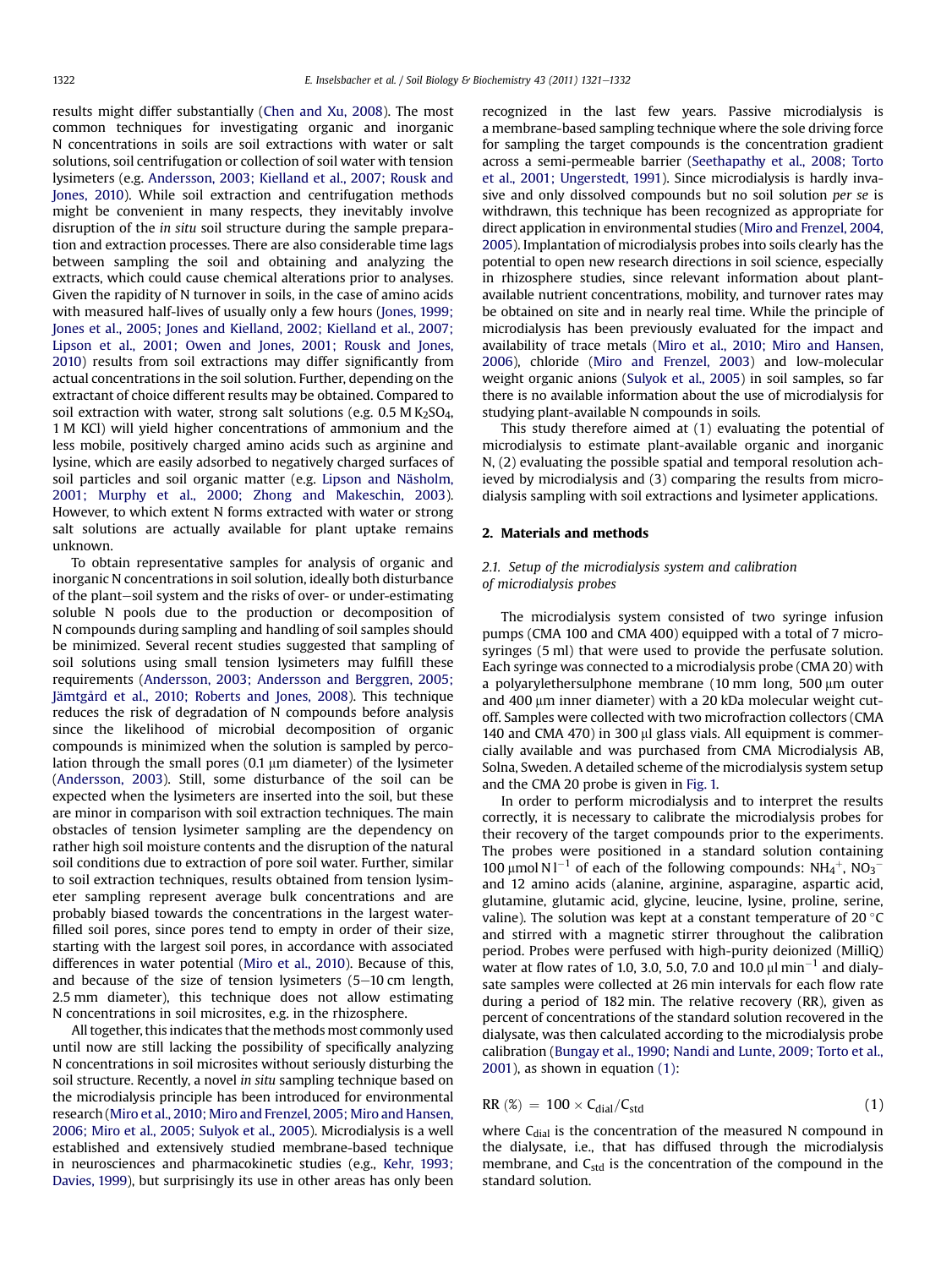<span id="page-2-0"></span>

Fig. 1. Schematic experimental setup of the microdialysis system consisting of a high-precision infusion pump (CMA 400), a microfraction collector (CMA 470) and microdialysis probes (CMA 20) with a polyarylethersulphone membrane (10 mm long, 500 µm outer and 400 µm inner diameter) with a 20 kDa molecular weight cut-off. In the present study high-purity deionized water was used as perfusate.

To verify these results a second calibration method was performed, namely retrodialysis or reverse dialysis, which measures the loss of analyte used as perfusate through the microdialysis probe. Thereby, each sample probe was placed into a beaker containing MilliQ water and the same N standard solution as given above (100  $\mu$ mol N l $^{-1}$  for each compound) was perfused through the probes at flow rates of 1.0, 3.0, 5.0, 7.0 and 10.0  $\mu$ l min<sup>-1</sup>. Dialysate samples were collected at 26 min intervals over 182 min and the relative recovery (RR) due to the loss of N through the probe was calculated as shown in equation (2):

$$
RR\left(\%\right) = 100 \times ((C_{std} - C_{dial})/C_{std})\tag{2}
$$

The absolute recovery (AR; i.e. the flow rate of compounds over the probe surface) was determined in the same way and was calculated as amount of N diffusing over the membrane surface during a given sampling time and is given as nmol N cm $^{-2}$  h $^{-1}$ .

## 2.2. Soil sampling

Soil was collected in October 2009 from an agricultural field and a poor Scots pine heath forest in the vicinity of Umeå, Sweden ( $63^{\circ}49'$  N,  $20^{\circ}17'$  E). The agricultural soil is a silty loam Dystric Cambisol [\(FAO, 1998](#page-10-0)) formed by marine sediments as seen by a layer of iron sulfide at 2 m depth (4% clay, 58% silt, 38% fine sand). The C/N ratio was 10.5 and soil pH  $(H<sub>2</sub>O)$  6.2. The forest soil is a sandy glacial till Haplic Podzol [\(FAO, 1998](#page-10-0)) with 2% silt, 97% sand and 1% gravel, a C/N ratio of 38.7 and a pH  $(H<sub>2</sub>O)$  of 5.2. Average annual precipitation at both sites is 587 mm and the annual mean air temperature  $1.9 \degree C$ . Soil samples were collected from the uppermost soil layer  $(0-10 \text{ cm})$  from both sites and immediately stored at  $4^{\circ}$ C until further analysis. Prior to the start of the experiments each of the two soils was thoroughly mixed, homogenized and sieved  $\left($  <2 mm).

## 2.3. Determination of soil N pools

#### 2.3.1. Soil extractions

Aliquots of homogenized soil (4 g FW, corresponding to 2.9 and 2.2 g DW, of agricultural and forest soil, respectively) were extracted with 30 ml of either MilliQ water, 0.5 M  $K<sub>2</sub>SO<sub>4</sub>$  or 1 M KCl, shaken for 90 min, and filtered through ashless Whatman filter paper. Samples were immediately processed for analyses of NH $_4^+$ ,  $\rm NO_3^-$  and amino acids as described below.

#### 2.3.2. Lysimeter sampling

Aliquots of homogenized agricultural and forest soil samples (300 g DW) were filled into 500 ml polyethylene (PE) beakers and slightly compressed by tapping the beakers until a final volume of 350 ml was achieved, resulting in a bulk density of 0.86. Rhizon tension lysimeters (Rhizon SMS, Rhizosphere Research Products, Wageningen, The Netherlands) were installed in these jars at an angle of approximately  $15^\circ$  to the soil surface. These lysimeters (10 cm length, 2.5 mm diameter) consist of a porous polymer with a mean pore size of  $0.1 \mu m$ . At each soil solution collection the lysimeter cap was replaced by a sterile needle and a pre-evacuated 10 ml sterile sampling tube (Beliver Industrial Estate, Plymouth, UK) fitted with a rubber membrane stopper. Sampling was done at room temperature (20 $\degree$ C) and sampling time was set to 26 min for each set of samples. Samples were immediately processed for analyses of  $NH_4^+$ ,  $NO_3^-$  and amino acids as described below.

#### 2.3.3. Microdialysis

A series of microdialysis experiments were conducted measuring soil N pools at a high spatial and temporal resolution. Aliquots of homogenized soil (350 and 230 g DW of agricultural and forest soil, respectively) were weighed into rectangular PE jars  $(15 \times 9 \times 4$  cm) and slightly compressed by tapping the jars until a final volume of 350 ml was achieved, resulting in bulk densities of 1.0 and 0.66 of the agricultural and the forest soil, respectively. Microdialysis probes were inserted vertically to approximately 1.5 cm beneath the soil surface at 91 positions along a 1 cm grid pattern. MilliQ water was used as perfusate, the flow was set to 5.0  $\mu$ l min $^{-1}$  and sampling time was set to 26 min. At each position three replicates were taken during a total sampling time of 78 min. Thereafter, samples were immediately processed for chemical analysis as described below. The resulting data were used to illustrate the variability of soil N pools depending on the individual site taken as well as for calculating average soil N pool sizes.

To investigate the potential of microdialysis sampling at a high temporal resolution, aliquots of homogenized soil samples were filled into 100 ml glass beakers (75 and 60 g DW, 0.93 and 0.75 bulk density of agricultural and forest soil, respectively). The microdialysis probes were installed vertically at 7 positions to approximately 1.5 cm beneath the soil surface. MilliQ water was used as perfusate at a constant flow rate of 5.0  $\mu$ l min $^{-1}$ . After equilibration for 52 min 12.5 and 30 ml of an N standard solution (100  $\mu$ mol N l $^{-1}$ of each of NH $_4{}^+$ , NO $_3{}^-$  and 12 amino acids; see above) were applied to the agricultural and the forest soil, respectively. Inserting a 7 cm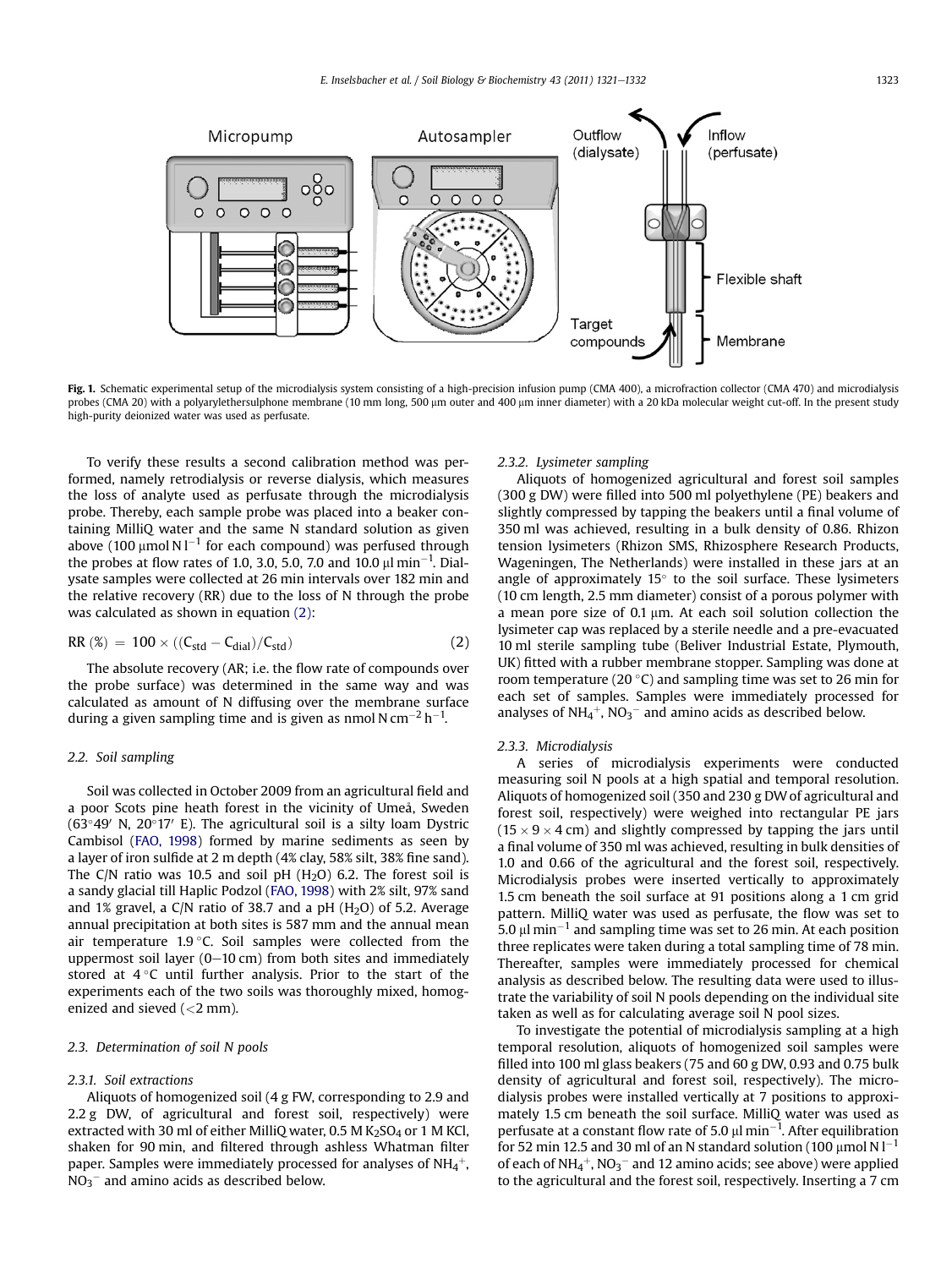<span id="page-3-0"></span>long side-hole needle to the bottom of the soil cores in 12 positions and slowly injecting the solution while withdrawing the needle ensured homogenous distribution of applied N. This technique has already been shown to yield uniform distributions in earlier studies ([Inselsbacher et al., 2009; Pörtl et al., 2007](#page-10-0)). After N application, samples were taken every 26 min over a total monitoring time of 130 min. Samples were immediately processed for chemical analysis as described below. In parallel, a second experiment was conducted using the same setup but with soils being sterilized (autoclaved) prior to the start of the experiment.

## 2.4. Chemical analyses

#### 2.4.1. Amino acids and ammonium

Samples from soil extractions, lysimeter and microdialysis sampling were immediately prepared for analysis by reversedphase liquid chromatography using a Waters Ultra High Performance (UPLC) system with a Waters Tunable UV (TUV) detector. Samples were derivatized with a Waters AccQ-Tag Ultra Derivatization kit for amino acid analysis. Briefly,  $70 \mu l$  borate buffer  $(1 M)$ and  $10 \mu$ l of internal standard (nor-valin,  $100 \mu$ mol $N1^{-1}$ ) were

added to aliquots (10 µl) of samples or standards. Thereafter 20 µl of AccQ-Tag derivatisation reagent were added and thoroughly mixed immediately and subsequently heated to  $55^{\circ}$ C for 10 min. After cooling down to room temperature, an aliquot of the reaction mixture was used for UPLC injection. The individual amino acids and NH $_4^+$  were determined after separation on an AccQ-Tag™ Ultra column by elution with a mixture of 99.9% formic acid and 10% acetonitrile at the following gradient:  $0-5.74$  min isocratic 99.9% formic acid, declining to 90.9% formic acid from 5.74 to 7.74 min, to 78.8% formic acid at 8.24 min and then to 40.4% formic acid at 8.74 min, before re-equilibration with 99.9% formic acid from 8.74 to 9.54 min. The flow rate was 0.6 ml min<sup>-1</sup> and column temperature was 55 °C. Amino acid and  $NH_4^+$  standards were prepared fresh daily in the range of 100–0.1  $\mu$ mol N l<sup>-1</sup> by serial 1:2 dilution in MilliQ water. The limit of quantification was 26 pmol amino acid-N in each dialysis sample  $(130 \mu l)$ .

## 2.4.2. Nitrate

Nitrate in soil extracts, lysimeter samples and microdialysis samples was analyzed by the vanadium (III) chloride (VCl<sub>3</sub>) and Griess method as described by [Hood-Nowotny et al. \(2010\)](#page-10-0) based on



**Fig. 2.** The effect of perfusion fluid flow rate on (A) the relative recovery of NH<sub>4</sub>+, NO<sub>3</sub>-, and two representative amino acids, arginine and aspartic acid (mean of 7 concentrations (0.05–4 mmol N l<sup>-1</sup>) and 7 replicates at each concentration) and (B) the absolute recovery of NH<sub>4</sub>+, NO<sub>3</sub><sup>-</sup>, arginine and aspartic acid (each 100 µmol N l<sup>-1</sup>, n = 7) and (C) the effect of molecular weight on the relative and absolute recovery of NH4 $^+$ , NO3 $^-$  and 12 amino acids (each 100  $\mu$ mol N l $^{-1}$ ) at a constant perfusion fluid flow rate of 5  $\mu$ l min $^{-1}$ . Symbols and error bars represent means  $\pm$  SE (n = 7). Equations for regression curves of relative and absolute recoveries of all analyzed N compounds are given in [Table 1.](#page-4-0) For additional details on relative and absolute recoveries see Section [2.5](#page-4-0).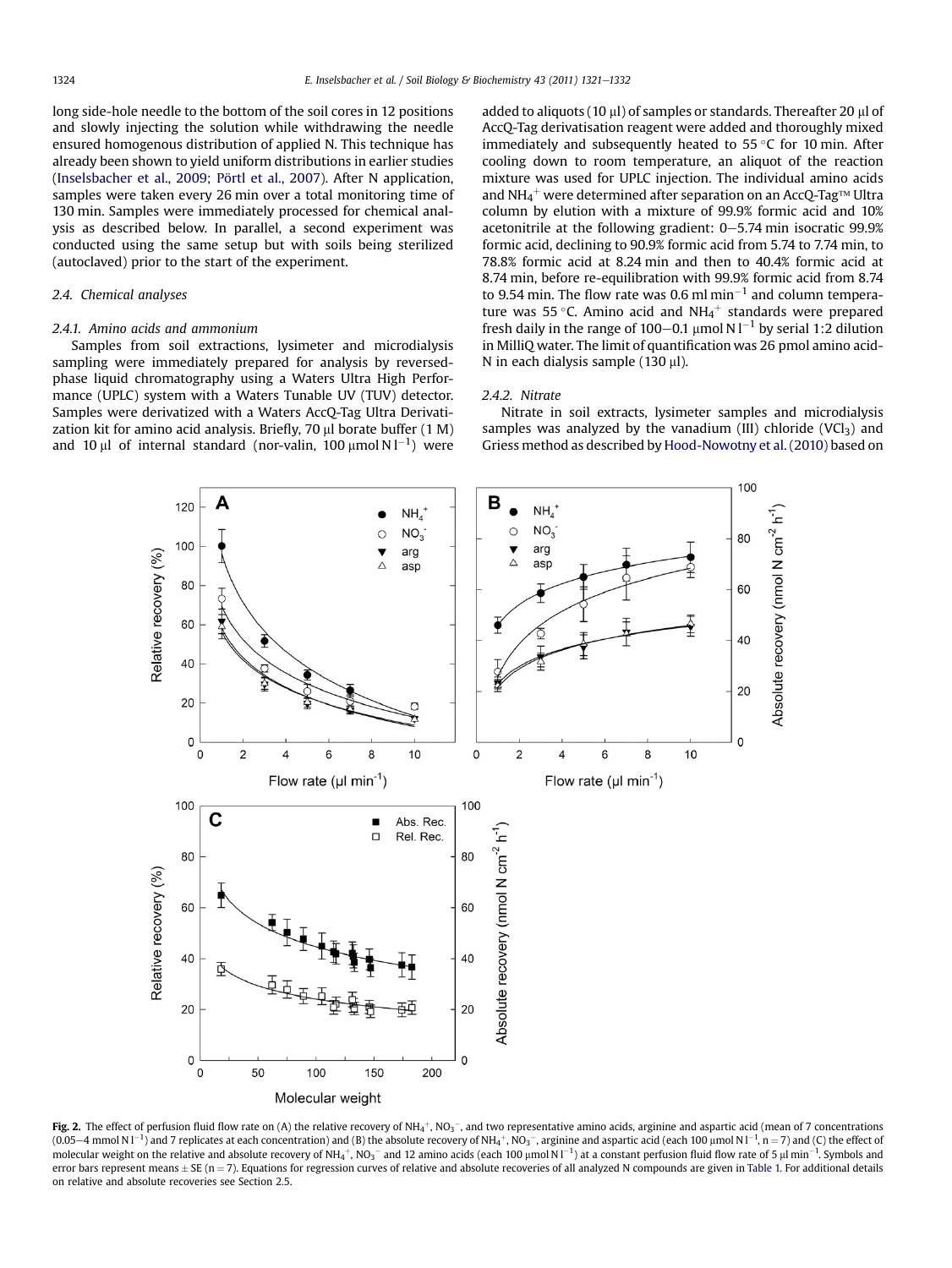#### <span id="page-4-0"></span>Table 1

Exponential functions of relative recoveries (RR) and absolute recoveries (AR) of NH<sub>4</sub>+, NO<sub>3</sub><sup>–</sup> and 12 amino acids by CMA 20 dialysis probes inserted into a standard solution as functions of perfusion flow rate (FR) and exponential functions of RR and AR as functions of molecular weight (MW) of each N compound analyzed. Functions were calculated from data shown in [Fig. 2](#page-3-0). Ala, alanine; Arg, arginine; Asn, asparagine; Asp, aspartic acid; Gln, glutamine; Glu, glutamic acid; Gly, glycine; Leu, leucine; Lys, lysine; Pro, proline; Ser, serine; Val, valine.

|                     | Relative recovery                        | $R^2$ | Absolute recovery                             | $R^2$ |
|---------------------|------------------------------------------|-------|-----------------------------------------------|-------|
| $NH_4$ <sup>+</sup> | $RR = 122.2 \times exp(-0.24 \times FR)$ | 0.95  | $AR = 66.8 \times (1 - exp(-1.07 \times FR))$ | 0.82  |
| NO <sub>3</sub>     | $RR = 86.1 \times exp(-0.22 \times FR)$  | 0.90  | $AR = 68.8 \times (1 - exp(-0.36 \times FR))$ | 0.92  |
| Ala                 | $RR = 122.2 \times exp(-0.24 \times FR)$ | 0.92  | $AR = 54.9 \times (1 - exp(-0.61 \times FR))$ | 0.89  |
| Arg                 | $RR = 75.5 \times exp(-0.25 \times FR)$  | 0.93  | $AR = 42.8 \times (1 - exp(-0.63 \times FR))$ | 0.83  |
| Asn                 | $RR = 79.2 \times exp(-0.22 \times FR)$  | 0.93  | $AR = 52.3 \times (1 - exp(-0.53 \times FR))$ | 0.80  |
| Asp                 | $RR = 70.2 \times exp(-0.23 \times FR)$  | 0.93  | $AR = 43.3 \times (1 - exp(-0.60 \times FR))$ | 0.91  |
| Gln                 | $RR = 76.4 \times exp(-0.22 \times FR)$  | 0.94  | $AR = 49.2 \times (1 - exp(-0.56 \times FR))$ | 0.83  |
| Glu                 | $RR = 71.6 \times exp(-0.23 \times FR)$  | 0.92  | $AR = 46.5 \times (1 - exp(-0.52 \times FR))$ | 0.79  |
| Gly                 | $RR = 109.6 \times exp(-0.29 \times FR)$ | 0.91  | $AR = 63.2 \times (1 - exp(-0.39 \times FR))$ | 0.96  |
| Leu                 | $RR = 79.4 \times exp(-0.24 \times FR)$  | 0.94  | $AR = 45.4 \times (1 - exp(-0.66 \times FR))$ | 0.85  |
| Lys                 | $RR = 78.2 \times exp(-0.22 \times FR)$  | 0.94  | $AR = 51.6 \times (1 - exp(-0.58 \times FR))$ | 0.81  |
| Pro                 | $RR = 82.5 \times exp(-0.22 \times FR)$  | 0.94  | $AR = 54.1 \times (1 - exp(-0.56 \times FR))$ | 0.88  |
| Ser                 | $RR = 98.9 \times exp(-0.26 \times FR)$  | 0.95  | $AR = 50.3 \times (1 - exp(-0.83 \times FR))$ | 0.88  |
| Val                 | $RR = 77.3 \times exp(-0.22 \times FR)$  | 0.94  | $AR = 49.4 \times (1 - exp(-0.57 \times FR))$ | 0.89  |
| <b>MW</b>           | $RR = 37.5 \times exp(-0.004 \times MW)$ | 0.89  | $AR = 67.9 \times exp(-0.004 \times MW)$      | 0.95  |

the technique described by [Miranda et al. \(2001\)](#page-10-0). Briefly, a saturated vanadium reagent solution was prepared by dissolving 400 mg VCl<sub>3</sub> in 50 ml 1 M HCl, and excess solids were removed by filtration through ashless Whatman filter paper. Griess reagent 1 was prepared by dissolving 50 mg of N-naphthylethylenediamine dihydrochloride in 250 ml of MilliQ water. Griess reagent 2 was prepared by dissolving 5 g of sulphanilamide in 500 ml 3 M HCl. For the colour reaction, each 50  $\mu$ l sample, standard or blank were pipetted into a 96-well, flat-bottomed polystyrene microtiter plate and 50  $\mu$ l VCl<sub>3</sub> were added, rapidly followed by 25  $\mu$ l each of Griess reagents 1 and 2 to give a total volume of 150 µl. The Griess reagents were mixed in equal volumes immediately before being added to the assay mixtures. The plates were incubated at  $37^{\circ}$ C for 60 min and the absorbance of the reaction product in the wells was measured by a microtiter plate reader (Spectramax 190, Molecular Devices, Sunnyvale, CA, USA) at 540 nm. Nitrate standards were prepared fresh daily from a stock solution of KNO3 (1000 mg N  $\rm l^{-1})$ in the range of 5–0.02 mg N l $^{-1}$  by serial 1:2 dilution in MilliQ water.

## 2.5. Calculations and statistical analysis

Concentrations of N compounds in dialysates were used to calculate soil solution concentrations using the relative recovery

Table 2

Concentrations of NH4 $^+$ , NO3 $^-$  and 12 amino acids in water and salt extracts of an agricultural and a forest soil (values are given as µmol N kg $^{-1}$  soil DW and represent means (±SE), n = 5). Different letters indicate significant differences between different extractants within each soil (one-way ANOVA, Tukey's post-hoc test, P < 0.95). Not detectable indicated as "-".

|                     | Agricultural soil |                  |                   | Forest soil   |                  |                                        |
|---------------------|-------------------|------------------|-------------------|---------------|------------------|----------------------------------------|
|                     | MilliQ            | KCl(1 M)         | $K_2SO_4$ (0.5 M) | MilliQ        | <b>KCl</b> (1 M) | K <sub>2</sub> SO <sub>4</sub> (0.5 M) |
| $NH_4$ <sup>+</sup> | 52 $(4)^a$        | $86(3)^{b}$      | $84(3)^{b}$       | 111 $(14)^A$  | $290(39)^{B}$    | 232 $(13)^{B}$                         |
| NO <sub>3</sub>     | 1646 $(65)^a$     | 1718 $(47)^a$    | 1699 $(64)^a$     | 74 $(17)^A$   | 50 $(15)^A$      | 47 $(7)^A$                             |
| Asn                 |                   |                  |                   |               | 25.6(0.6)        |                                        |
| Arg                 |                   |                  |                   |               | 22.3(1.0)        |                                        |
| Ser                 | $1.8(0.4)^a$      | 4.5 $(0.9)^{b}$  | $1.8(0.2)^a$      | 4.8 $(0.6)^A$ | 16.1 $(0.6)^{B}$ | 4.6 $(0.2)^A$                          |
| Gln                 |                   |                  |                   |               | 73.0(2.4)        |                                        |
| Gly                 | $2.2(0.2)^a$      | 4.1 $(0.6)^b$    | $2.0(0.1)^a$      | 5.4 $(0.4)^A$ | $25.0(1.1)^{B}$  | 4.9 $(0.2)^A$                          |
| Asp                 |                   | 2.0(0.0)         |                   |               | 11.2(0.4)        |                                        |
| Glu                 |                   |                  |                   |               | 22.3(0.7)        |                                        |
| Ala                 | $0.3(0.1)^{a}$    | $1.7(0.3)^{b}$   | $0.3(0.1)^{a}$    | $1.6(0.3)^A$  | 28.1 $(0.8)^{B}$ | $1.1 (0.2)^A$                          |
| Lys                 |                   | 1.5(0.0)         |                   |               | 15.5(0.3)        |                                        |
| Pro                 |                   |                  |                   |               |                  |                                        |
| Val                 |                   |                  |                   |               | 5.1(0.5)         | -                                      |
| Leu                 |                   |                  | -                 |               | 3.8(0.1)         | -                                      |
| $AA_{tot}$          | 4.2 $(1.0)^a$     | 13.7 $(1.4)^{b}$ | 4.2 $(0.5)^a$     | $11.8(1.5)^A$ | 248 $(11)^8$     | $10.6(0.8)^A$                          |

rates of individual compounds established in the probe-recovery calibration described above. Calculated values were then expressed as  $\mu$ mol N l<sup>-1</sup>. Absolute recoveries were used to calculate flux rates (diffusion rates) of N compounds over the membrane surface (15.9 mm<sup>2</sup>) during each experimental time period (26 min). Diffusion rates were expressed as nmol N cm $^{-2}$  h $^{-1}$ . Data were analyzed using one-way and multi-factorial ANOVA followed by Tukey's HSD post-hoc test using Statistica 6.0 (StatSoft Inc., Tulsa, OK, USA) and Statgraphics 5.0 (Statistical Graphics Inc., Rockville, MD, USA). When necessary, data were either square root- or  $log_{10}$ -transformed prior to analysis to meet the assumptions of ANOVA after testing normality using Kolmogorov–Smirnov test and homogeneity of variances using Bartlett's test.

## 3. Results

## 3.1. Relative and absolute recovery of microdialysis probes

The microdialysis probes were calibrated for their relative and absolute recoveries of  $NH_4^+$ ,  $NO_3^-$  and 12 amino acids prior the experiments. No significant differences in relative recoveries were found between the two calibration techniques, direct dialysis and reverse dialysis, for any of the N compounds tested (one-way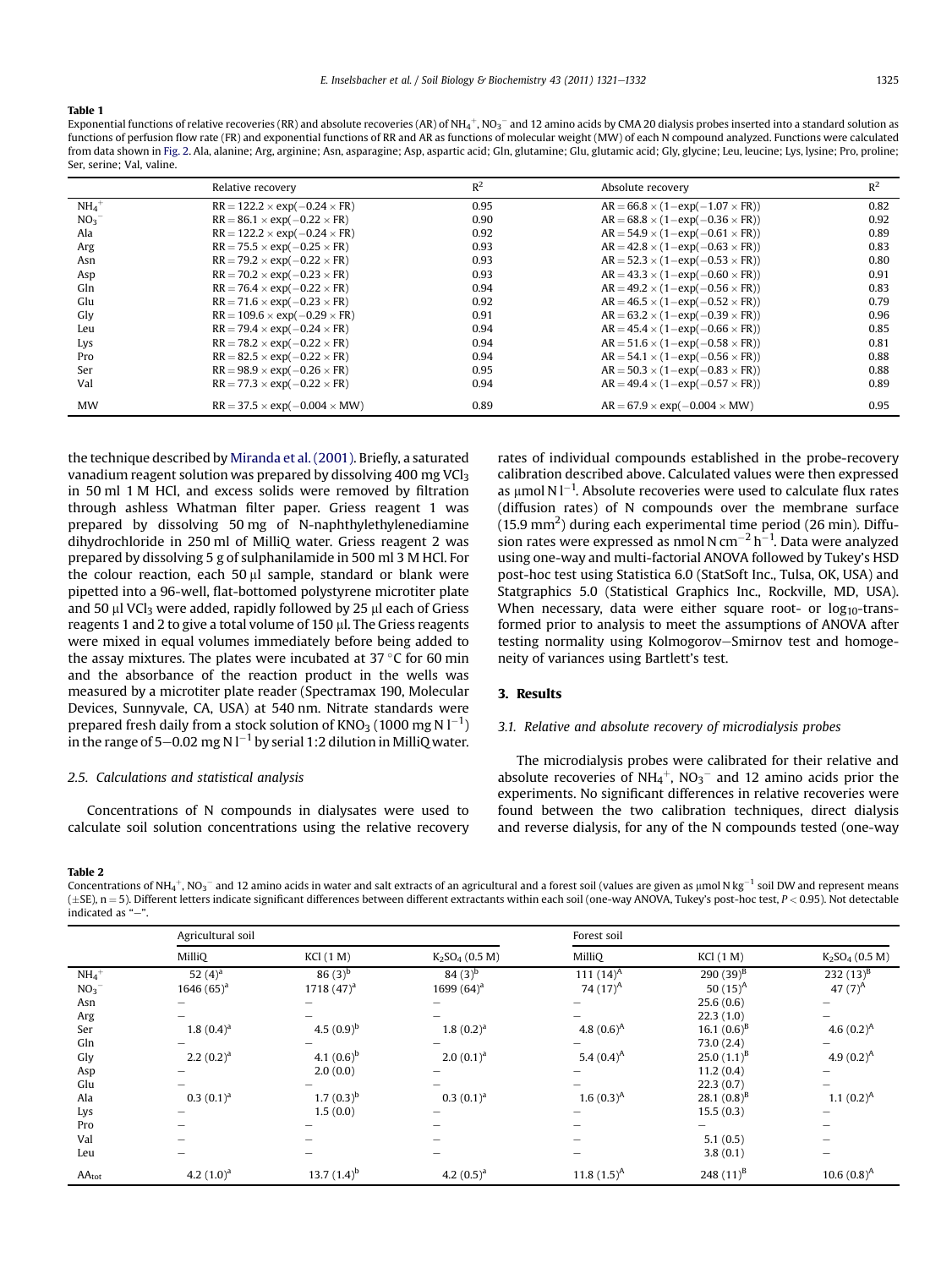#### <span id="page-5-0"></span>Table 3

Concentrations of NH4+, NO3- and 12 amino acids in soil solutions of two homogenized, field moist soils sampled by tension lysimeters (µmol N l<sup>-1</sup>; means (±SE), n = 9) and by microdialysis (sampled along a 13  $\times$  9 cm grid pattern, µmol N l<sup>-1</sup>; means ( $\pm$ SE), n = 91). Significant differences between soils within each sampling method are indicated as  $*P < 0.05$ ,  $*P < 0.01$ ,  $**P < 0.001$  (one-way ANOVA, Tukey's post-hoc test). Not detectable indicated as "-".

|                     | Lysimeter         |                  | <b>Dialysis</b>   |                  |  |
|---------------------|-------------------|------------------|-------------------|------------------|--|
|                     | Agricultural soil | Forest soil      | Agricultural soil | Forest soil      |  |
| $NH_4$ <sup>+</sup> | 25.32 (2.07)      | $2.44(0.36)$ *** | 2.69(0.18)        | $7.17(0.15)$ *** |  |
| NO <sub>3</sub>     | 110.2 (5.88)      | 89.8 (6.87)      | 3.34(0.10)        | $3.12(0.02)^{*}$ |  |
| Asn                 | 0.34(0.06)        | $0.12(0.01)^*$   |                   |                  |  |
| Arg                 | 0.52(0.08)        | $0.29(0.02)^{*}$ |                   |                  |  |
| Ser                 | 0.96(0.20)        | 0.46(0.06)       | 0.63(0.06)        | $0.40(0.04)$ **  |  |
| Gln                 | 0.69(0.11)        | 0.97(0.11)       | 1.04(0.03)        | $3.14(0.04)$ *** |  |
| Gly                 | 2.13(0.24)        | $0.28(0.06)$ *** | 3.04(0.04)        | $0.85(0.06)$ *** |  |
| Asp                 | 0.43(0.07)        | 0.30(0.06)       | 0.27(0.06)        |                  |  |
| Glu                 | 0.68(0.12)        | 0.55(0.11)       | 0.09(0.01)        | $0.98(0.04)$ *** |  |
| Ala                 | 0.62(0.10)        | 0.54(0.05)       | 0.69(0.05)        | $1.20(0.07)$ *** |  |
| Pro                 | 0.16(0.05)        | $0.11(0.01)^*$   | 0.12(0.03)        |                  |  |
| Lys                 | 0.24(0.04)        | $0.09(0.01)^*$   |                   |                  |  |
| Val                 | 0.49(0.10)        | $0.15(0.02)^{*}$ | 0.97(0.07)        | $1.38(0.08)$ *** |  |
| Leu                 | 0.40(0.04)        | $0.13(0.01)$ *** |                   |                  |  |
| $AA_{tot}$          | 7.65(1.32)        | $3.99(0.49)$ *** | 6.84(0.16)        | $7.95(0.17)$ *** |  |

ANOVA,  $P > 0.05$ ; data not shown). Further, no significantly different relative recoveries were found between different N concentrations in the standard solution within the tested range of 0.05–4 mmol N l $^{-1}$  (one-way ANOVA, P  $>$  0.05). Both relative and absolute recoveries of all N compounds tested followed exponential functions of perfusate flow rate (NH $_4^+$ , NO $_3^-$ , arginine and aspartic acid are shown as representatives in [Fig. 2](#page-3-0), details are given in [Table 1\)](#page-4-0). Relative recoveries were strongly dependent on perfusate flow rate reaching between 60% and 100% recovery at 1  $\mu$ l $\min^{-1}$ flow rate and only between 10 and 20% recovery at a flow rate of 10  $\mu$ l min $^{-1}$  [\(Fig. 2A](#page-3-0)). The opposite pattern was found for absolute

recoveries which were lowest (between 25 and 45 nmoln N cm<sup>-2</sup> h<sup>-1</sup>) at the lowest flow rate (1  $\mu$ l min<sup>-1</sup>) and significantly higher at  $10 \mu l \text{ min}^{-1}$  (between 45 and 70 nmol N cm<sup>-2</sup> h<sup>-1</sup>; [Fig. 2](#page-3-0)B). Additionally to the perfusate flow rate relative and absolute recoveries were dependent on the molecular weight of the N compounds tested ([Fig. 2C](#page-3-0), [Table 1](#page-4-0)). For the main experiments a perfusion flow rate of 5  $\mu$ l min<sup>-1</sup> was chosen. This resulted in reduced, but for the purposes of this study satisfactory recovery rates. A decrease in flow rates would have led to insufficient amounts of sample at the same sampling times or to a loss of temporal sampling resolution, another aim of this study.



**Fig. 3.** Concentration of NH<sub>4</sub>+–N, NO<sub>3</sub><sup>–</sup>–N and total measured amino acid N (AA tot) in an agricultural and a forest soil at 91 positions in a 13 × 7 cm grid pattern (µmol N l<sup>-1</sup>). Each data point within the area represents the mean of 3 technical replicates.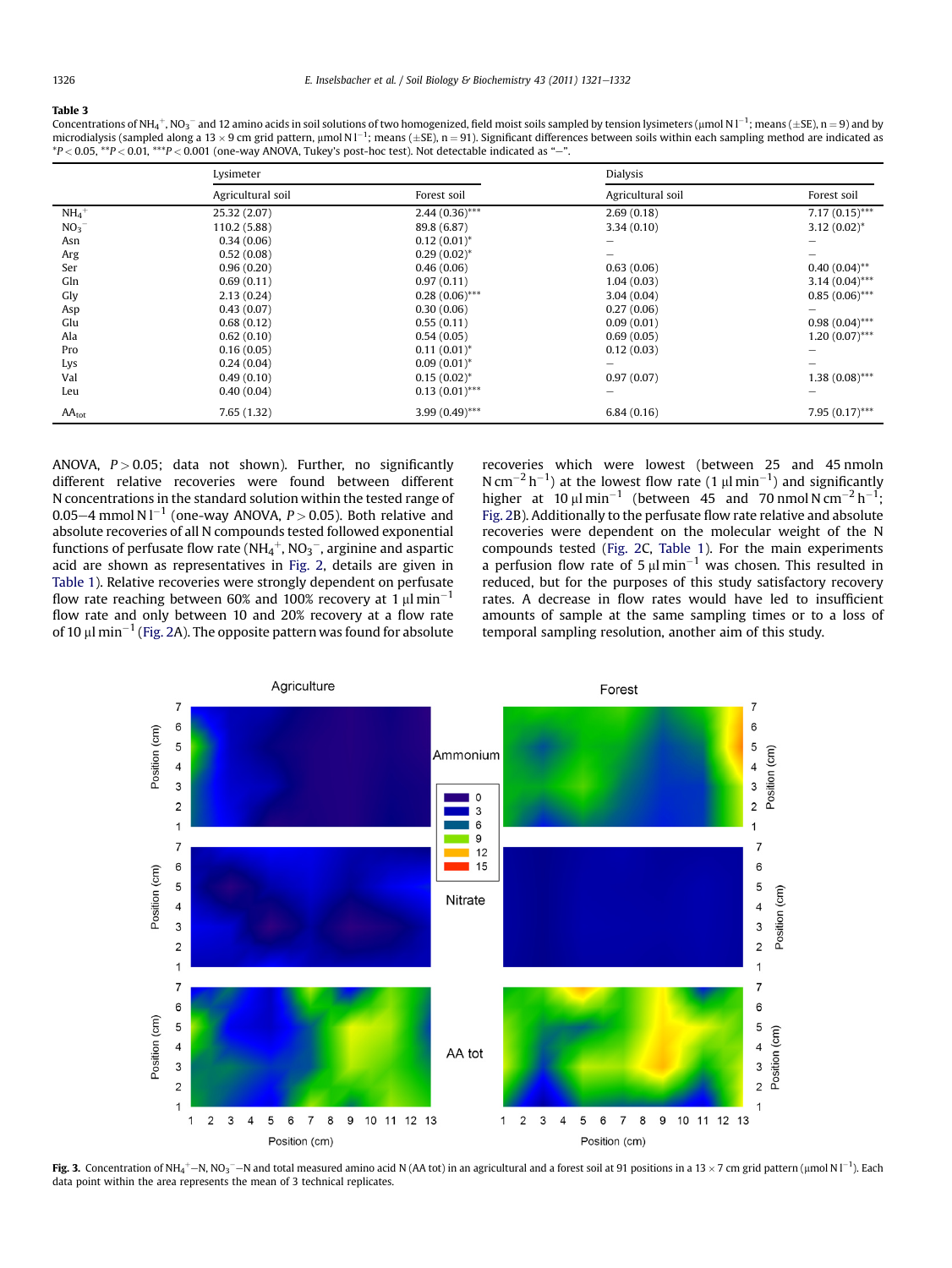### <span id="page-6-0"></span>3.2. Comparison of different methods to estimate soil N pools

#### 3.2.1. Soil extraction

Within each of the two studied soils the extraction with highpurity distilled (MilliQ) water and with  $K_2SO_4$  (0.5 M) resulted in similar amounts of N compounds (one-way ANOVA,  $P > 0.05$ ; [Table 2,](#page-4-0) Supplementary Table 2). The only exception were  $\mathrm{NH}_4^+$ concentrations that were 1.6 and 2.1 times as high in the  $K_2SO_4$ extracts as in water extracts in the agricultural and the forest soil, respectively. When using  $K_2$ SO<sub>4</sub> or water as extractant only three out of 12 analyzed amino acids were found in both soils, namely serine, glycine and alanine. Using KCl (1 M) as extractant resulted in significantly higher concentrations of all analyzed N compounds (one-way ANOVA,  $P < 0.05$ ) except  $NO_3$ <sup>-</sup> which was found at similar concentrations in all three extracts  $(P > 0.05)$ . Additionally, more amino acid species could be extracted from both soils with KCl compared to water or  $K_2SO_4$  ([Table 2](#page-4-0)). In the agricultural soil two additional amino acids (aspartic acid and lysine) and in the forest soil all amino acids analyzed (except proline) were detected in the KCl extracts. This resulted in three and 22 times higher total amino acid N concentrations found in the KCl extracts compared to water or  $K<sub>2</sub>SO<sub>4</sub>$  extracts in the agricultural and forest soil, respectively. In the agricultural soil the dominant N form clearly was  $\rm NO_3^$ with concentrations being approximately  $20-30$  times as high as  $NH_4^+$ , the second highest N pool ([Table 2\)](#page-4-0). Further, irrespective of soil extraction method the sum of all amino acids analyzed was significantly lower than the NH4 $^+$  pool in the agricultural soil. In the forest soil, on the other hand, NH $_4^+$  was the dominant N pool in all three types of extractions. In the water and  $\mathrm{K}_2\mathrm{SO}_4$  extracts  $\mathrm{NO_3}^{-}{\rm -N}$ was higher than total amino acid N, but extracting this soil with KCl resulted in significantly higher total amino acid N concentrations compared to  $NO_3$ <sup>-</sup> $-N$  ( $P < 0.05$ ).



**Fig. 4.** Flow rates of NH<sub>4</sub>+, NO<sub>3</sub>−, 7 polar and 5 unpolar amino acids over the microdialysis membrane surface (expressed as absolute recoveries) after application of a standard solution (100 µmol N l $^{-1}$  of each compound) to an agricultural and a forest soil. Symbols represent means  $\pm$  SE (n = 4). In the agricultural soil symbols for arginine and lysine are overlapping. Exponential decay functions of all analyzed N compounds are given in [Table 5](#page-8-0).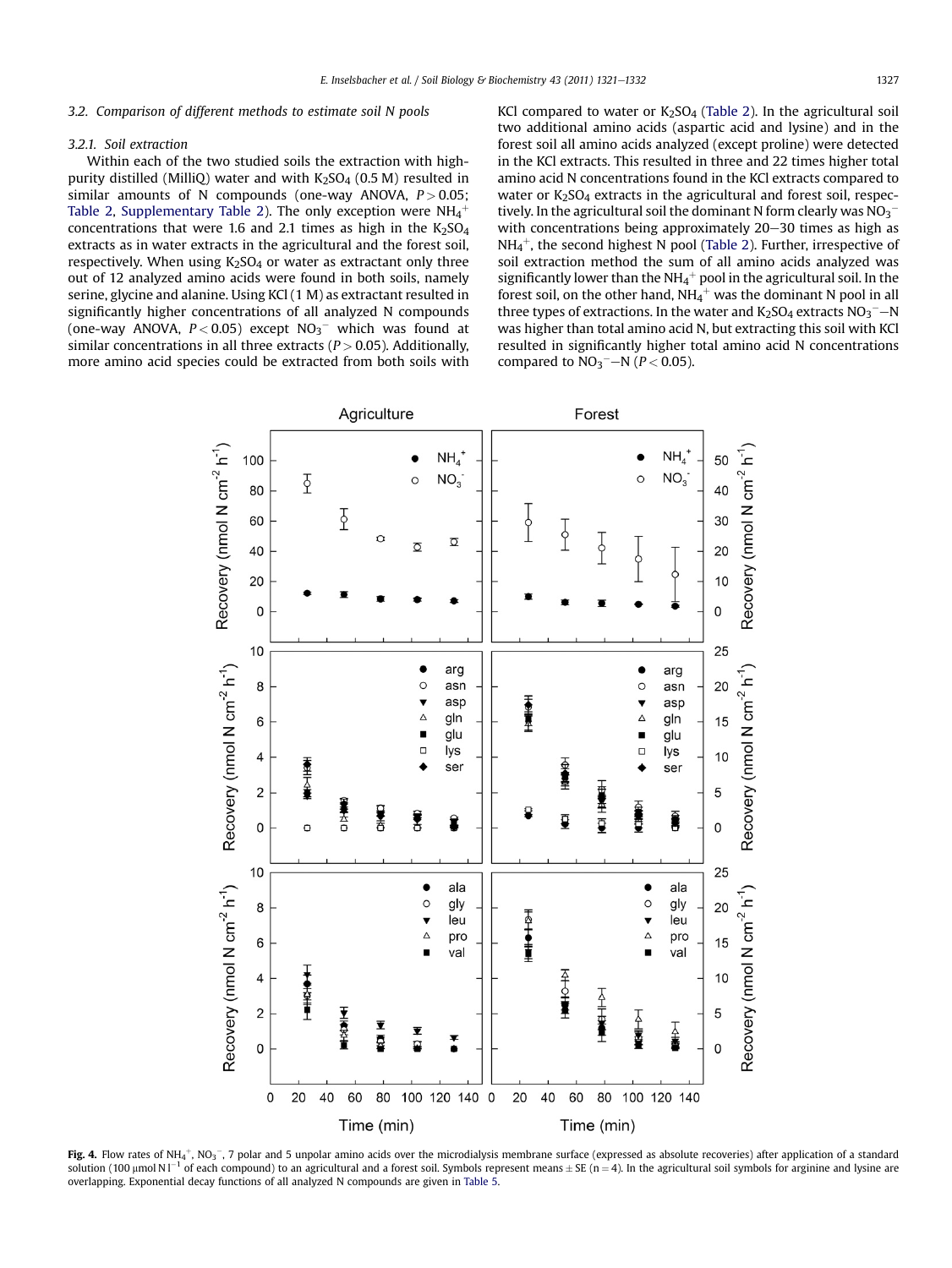#### <span id="page-7-0"></span>3.2.2. Lysimeter sampling

In both soils all target N compounds (NH $_4^+$ , NO $_3^-$  and 12 amino acids) were detected in the samples obtained by tension lysimeters ([Table 3\)](#page-5-0).  $NO_3^-$  was the dominant N form in both soils and was found at similar concentrations in both soils (110.2 and 89.8  $\mu$ mol N l $^{-1}$  in the agricultural and forest soil, respectively). In the agricultural soil NO<sub>3</sub>  $^-$  concentrations were 4.3 times as high as  $\rm NH_4^+$  concentrations which, in turn, were 3.3 times as high as total amino acid N concentrations (one-way ANOVA,  $P < 0.05$ ). On the contrary, in the forest soil the total amino acid N pool was 1.6 times as high as NH $_4^+$ —N which on the other hand was 37 times lower than  $NO_3^-$ —N. Surprisingly, not only the sum of analyzed amino acid N was higher in the agricultural compared to the forest soil but also individual amino acid N concentrations. Only glutamine was found at higher concentrations in the forest soil, although this difference was not significant (one-way ANOVA,  $P > 0.05$ ; [Table 3\)](#page-5-0). Further, the dominant amino acid in the agricultural soil was glycine ( $P < 0.001$ ) and glutamine in the forest soil ( $P < 0.001$ ), accounting for 28% and 24% of total analyzed amino acid N, respectively.

#### 3.2.3. Microdialysis sampling

In order to compare the results from microdialysis sampling with soil extractions and lysimeter sampling N concentrations of soils were calculated as the average values obtained from 91 sampling points in a  $13 \times 7$  cm grid pattern ([Table 3,](#page-5-0) [Fig. 3\)](#page-5-0). The most striking result found by diffusion-based microdialysis sampling was that, in clear opposition to lysimeter sampling and soil extractions, not inorganic N but the total amino acid N pool comprised the biggest N pool in both soils (one-way ANOVA,  $P < 0.001$ ). However, the individual amino acid composition within each soil differed significantly ([Table 3](#page-5-0)). In the forest soil, six of the 12 amino acids tested were found while in the agricultural soil additionally aspartic acid and proline were detected. Similar to lysimeter sampling glutamine was the dominant amino acid in the forest soil and glycine in the agricultural soil, accounting for 40 and 44% of the total analyzed amino acid N pool. Regarding the inorganic N pools  $NO_3^-$  was found at slightly, but still significantly higher concentrations than NH4 $^+$  in the agricultural soil (P  $<$  0.05) while in the forest soil the opposite was the case with NH4 $^{\rm +}$  being more than twice as high as  $NO_3^-$  ( $P$  < 0.001).

## 3.3. Spatial and temporal resolution of microdialysis sampling

An important issue of microdialysis performance is the possibility to work at high spatial and temporal resolutions. Analysis of homogenized soil within a  $7 \times 13$  cm jar at a 1 cm resolution revealed that the homogeneity of N concentrations was strongly dependent on the form of N [\(Fig. 3](#page-5-0)). Concentrations of  $NO<sub>3</sub><sup>-</sup>$  were similar at all sampling positions in the forest soil and were in the range of 2.71 and 3.42  $\mu$ mol N l<sup>-1</sup>. In the agricultural soil, NO<sub>3</sub><sup>-</sup> concentrations were slightly more variable, ranging from 0.58 to 5.14  $\mu$ mol N l<sup>-1</sup>. On the contrary, NH<sub>4</sub><sup>+</sup> concentrations differed strongly in both soils ranging between 0.82 and 8.63  $\mu$ mol N l<sup>-1</sup> in the agricultural soil and between 5.20 and 12.58  $\mu$ mol N l<sup>-1</sup> in the forest soil. The variation of NH $_4^+$  concentrations in the agricultural soil was caused by only one specific area with significantly higher  $NH_4^+$  concentrations compared to the rest of the sampling area while in the forest soil  $NH_4^+$  concentrations varied over the whole analyzed area [\(Fig. 3](#page-5-0)). However, in both soils the strongest variation of N concentrations within the sampling area was found for amino acids. Concentrations of total analyzed amino acids ranged between 3.81 and 9.77 in the agricultural soil and between 2.99 and 11.72  $\mu$ mol N l<sup>-1</sup> in the forest soil. Although the variation of amino acid N was quantitatively in approximately the same range as the variation of NH $_4^+$  in both soils, the amino acids clearly occurred more patchy over the analyzed area [\(Fig. 3](#page-5-0)).

To investigate the possibility of temporal resolution of microdialysis sampling, a standard solution containing NH<sub>4</sub><sup>+</sup>, NO<sub>3</sub><sup>-</sup> and 12 amino acids was applied to the soils and samples were subsequently taken at 26 min intervals ([Fig. 4](#page-6-0)). The absolute recovery (i.e. the flux rates) of all N forms was highest directly after N application and decreased significantly  $(P < 0.05)$  within the subsequent 130 min (Table 4). The only exceptions were  $NH_4^+$  in both soils, which also decreased but not significantly ( $P > 0.05$ ), and the amino acids arginine and lysine, which were only recovered during one hour after their application in the forest soil and not recovered at all in the agricultural soil ([Fig. 4](#page-6-0)). The highest flux rate in the agricultural soil was found for  $NO<sub>3</sub><sup>-</sup>$  with an initial rate of 96 nmol N cm $^{-2}$  h $^{-1}$  [\(Table 5\)](#page-8-0). Recovery rates of NH<sub>4</sub><sup>+</sup> and amino acids were similar in the agricultural soil with initial rates of 2.6 (aspartic acid) to 14.3 (NH<sub>4</sub><sup>+</sup>) nmol N cm<sup>-2</sup> h<sup>-1</sup>. The high initial recovery of valine (23.4 nmol N  $\rm cm^{-2} \, h^{-1}$ ) calculated by exponential regression was the result of the strong decrease of recovery during the first 52 min, after which no valine was recovered any more. In the forest soil, on the other hand, the lowest initial flux rates were found for NH<sub>4</sub><sup>+</sup> (6.1 nmol N cm<sup>-2</sup> h<sup>-1</sup>) while flux rates of NO<sub>3</sub><sup>-</sup> and amino acids were similar and ranged between 27.1 nmol N cm $^{-2}$  h $^{-1}$ (leucine) and 40.3 nmol N cm<sup>-2</sup> h<sup>-1</sup> (glycine). Further, the initial flux rate of all amino acids was higher in the forest than in the agricultural soil ( $P < 0.001$ ). More importantly, in general the gradual decrease in flux rates was similar for all amino acids (except

#### Table 4

F-statistics from two-way ANOVA of the effects of sampling time (26, 52, 78, 104 and 130 min after N application) and treatment (untreated or sterilized soil) on the absolute recovery of NH4 $^+$ , NO3 $^-$  and 12 amino acids in an agricultural and a forest soil.  $^*P$  < 0.05,  $^{**}P$  < 0.01,  $^{**}P$  < 0.001,  $na$ , not applicable.

|                 | Agricultural soil |            |                         | Forest soil |            |                         |  |
|-----------------|-------------------|------------|-------------------------|-------------|------------|-------------------------|--|
|                 | Time              | Treatment  | Time $\times$ treatment | Time        | Treatment  | Time $\times$ treatment |  |
| NH <sub>4</sub> | 2.87              | $526.1***$ | 2.34                    | 0.83        | $201.7***$ | 0.74                    |  |
| NO <sub>3</sub> | $5.16***$         | $21.3***$  | 2.29                    | $4.56*$     | $65.22***$ | 0.01                    |  |
| Ala             | $12.01***$        | $153.3***$ | 0.2                     | $5.3***$    | $14.87**$  | 0.6                     |  |
| Arg             | na                | na         | na                      | na          | na         | na                      |  |
| Asn             | $27.31***$        | $21.53***$ | 1.01                    | $6.66***$   | 0.01       | 1.15                    |  |
| Asp             | $13.33***$        | $218.2***$ | 2.68                    | $2.97*$     | 47.78***   | 0.01                    |  |
| Gln             | $17.42***$        | 3.81       | 1.47                    | $7.01**$    | 0.05       | 1.59                    |  |
| Glu             | $10.25***$        | $13.37**$  | 0.54                    | $5.68**$    | 0.21       | 0.81                    |  |
| Gly             | $6.28**$          | 263.6***   | 1.28                    | $6.06**$    | $8.6***$   | 0.79                    |  |
| Leu             | $18.61***$        | $6.63*$    | 1.92                    | $6.7**$     | 0.16       | 0.99                    |  |
| Lys             | na                | na         | na                      | na          | na         | na                      |  |
| Pro             | 17.96***          | 99.63***   | 0.54                    | $6.6***$    | 0.12       | 1.34                    |  |
| Ser             | $5.64***$         | 1.69       | 0.32                    | $7.1***$    | 1.1        | 1.46                    |  |
| Val             | $15.71***$        | 5.72       | 0.11                    | $6.16***$   | 0.45       | 1.19                    |  |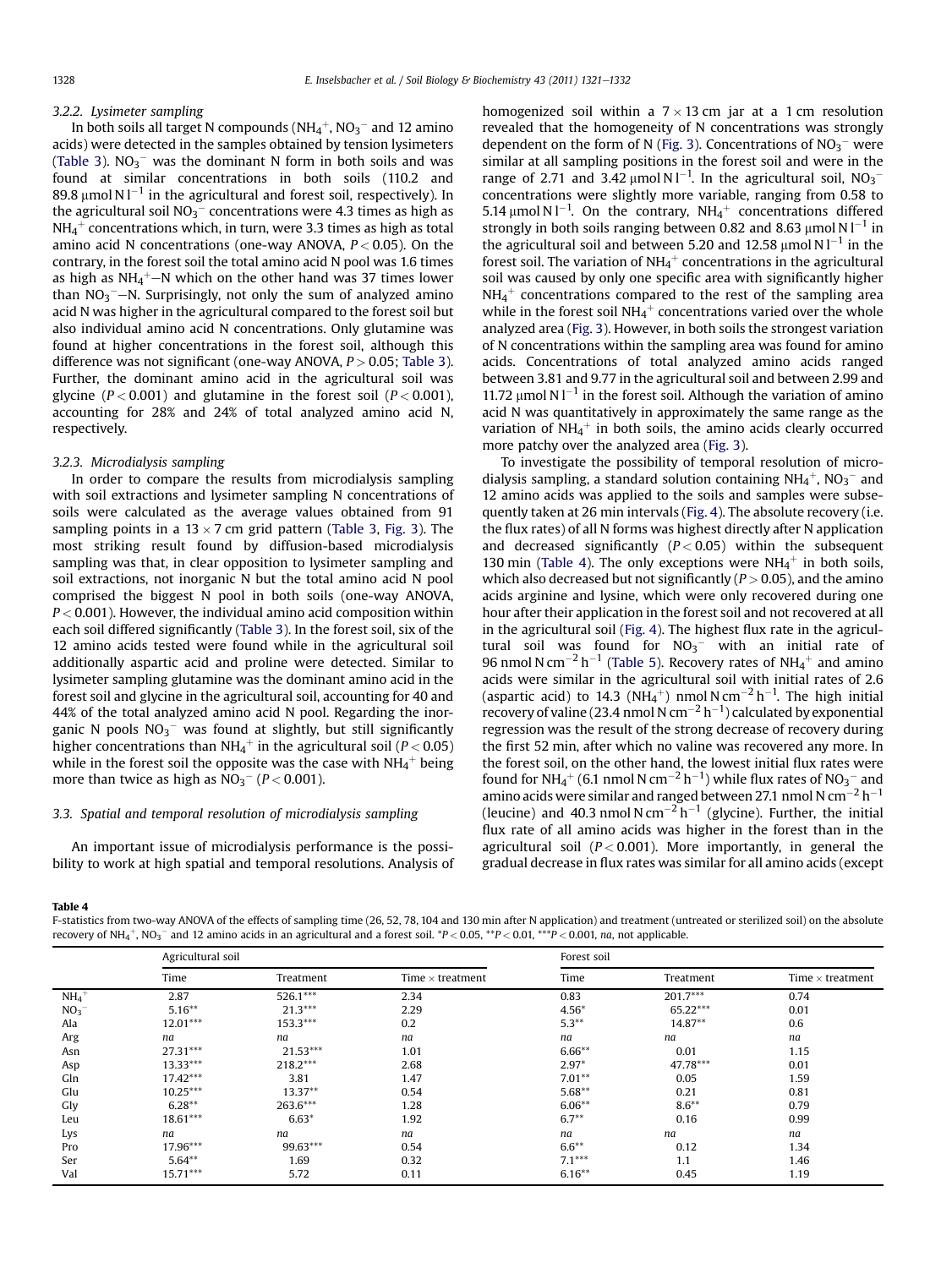#### <span id="page-8-0"></span>Table 5

Exponential functions of absolute recoveries (AR) of NH<sub>4</sub>+, NO<sub>3</sub>− and 12 amino acids as functions of time (t, in minutes) after application of a 100 µmol N l<sup>−1</sup> standard solution to an agricultural and a forest soil. For details see [Fig. 4](#page-6-0). na, Not applicable.

|                     | Agricultural soil                       | $R^2$ | Forest soil                             | $R^2$ |
|---------------------|-----------------------------------------|-------|-----------------------------------------|-------|
| $NH_4$ <sup>+</sup> | $AR = 14.3 \times exp(-0.006 \times t)$ | 0.93  | $AR = 6.1 \times exp(-0.01 \times t)$   | 0.90  |
| NO <sub>3</sub>     | $AR = 96.0 \times exp(-0.007 \times t)$ | 0.81  | $AR = 36.8 \times exp(-0.008 \times t)$ | 0.97  |
| Ala                 | $AR = 9.8 \times exp(-0.04 \times t)$   | 0.99  | $AR = 38.2 \times exp(-0.03 \times t)$  | 0.99  |
| Arg                 | na                                      |       | na                                      |       |
| Asn                 | $AR = 5.6 \times exp(-0.02 \times t)$   | 0.95  | $AR = 30.8 \times exp(-0.02 \times t)$  | 0.99  |
| Asp                 | $AR = 2.6 \times exp(-0.02 \times t)$   | 0.93  | $AR = 30.3 \times exp(-0.03 \times t)$  | 0.99  |
| Gln                 | $AR = 11.4 \times exp(-0.06 \times t)$  | 0.99  | $AR = 32.7 \times exp(-0.03 \times t)$  | 0.99  |
| Glu                 | $AR = 3.0 \times exp(-0.02 \times t)$   | 0.95  | $AR = 29.2 \times exp(-0.03 \times t)$  | 0.99  |
| Gly                 | $AR = 8.1 \times exp(-0.04 \times t)$   | 0.99  | $AR = 40.3 \times exp(-0.03 \times t)$  | 0.99  |
| Leu                 | $AR = 7.0 \times exp(-0.02 \times t)$   | 0.97  | $AR = 27.1 \times exp(-0.03 \times t)$  | 0.99  |
| Lys                 | na                                      |       | na                                      |       |
| Pro                 | $AR = 12.5 \times exp(-0.05 \times t)$  | 0.99  | $AR = 29.4 \times exp(-0.02 \times t)$  | 0.99  |
| Ser                 | $AR = 8.4 \times exp(-0.03 \times t)$   | 0.99  | $AR = 37.4 \times exp(-0.03 \times t)$  | 0.99  |
| Val                 | $AR = 23.4 \times exp(-0.09 \times t)$  | 0.99  | $AR = 34.0 \times exp(-0.04 \times t)$  | 0.99  |

arginine and lysine) and could be well described as exponential functions of time after N application (Table 5). Accordingly, at the end of the experimental period, i.e. after 130 min, flux rates of amino acids were approaching initial levels before N application again [\(Fig. 4](#page-6-0)).

Sterilizing soils (autoclavation) prior to the microdialysis experiments resulted in significantly higher initial flux rates of NH $_4^+$  being 77.6 in the agricultural and 120 nmol N cm $^{-2}$  h $^{-1}$  in the forest soil ( $P < 0.001$ , [Table 4;](#page-7-0) for details see Supplementary Fig. 1 and Supplementary Table 1). Nitrate flux rates, on the other hand, increased in the agricultural soil but decreased in the forest soil (300 and 20.9 nmol N cm $^{-2}$  h $^{-1}$ , respectively). In the forest soil, only two amino acids, namely alanine and glycine, were recovered at different rates in the sterilized soil compared to the unsterilized soil, while in the agricultural soil significant differences were found for all amino acids except glutamine, serine and valine ([Table 4\)](#page-7-0). As was the case in the unsterilized soils, arginine and lysine could not be recovered in the sterilized soil, not even directly after application of the standard solution containing 100  $\mu$ M of a range of N forms including these two basic amino acids. However, although these differences in flux rates were found after sterilizing the soil, there was no significant difference in the observed pattern of time dependent decrease of all N forms (two-way ANOVA,  $P > 0.05$ , [Table 4\)](#page-7-0). While the gradual decreases of flux rates were slightly less than in the unsterilized soils, they still were exponential functions of time after N applications.

## 4. Discussion

Soil solution content and composition of N is a critical determinant of plant N acquisition. However, the turnover of  $N$  compounds in soils is rapid and the dynamics of root-soil interactions are large. These factors restrict our possibilities to gain a correct representation of plant-available N in soils and hence there is a strong need for non-invasive techniques for sampling soil solution. Moreover, plant acquisition of N is, in many soils, dependent on diffusion of N compounds from the surrounding soil towards root surfaces while techniques (e.g. lysimeters) for sampling soil solution do not normally mimic this process well. In this context, microdialysis offers specific advantages compared to standard techniques used in soil science so far.

Our results show that the use of microdialysis probes can provide valuable information about soil N concentrations relevant for plant nutrition causing minimal disturbance of the natural soil system at an unrivaled spatial and temporal resolution.

There are, however, several important issues that need to be considered prior to application of microdialysis. One such issue concerns probe calibration in solution and should consider a wide range of possible interfering factors (such as membrane, soil and target compound properties, temperature, convection effects and membrane fouling) and is necessary before the microdialysis probes can be used in soils [\(Kehr, 1993; Stenken, 1999\)](#page-10-0). In our study initial calibration of the probes in solution showed that the relative and absolute recoveries of individual N forms were strongly dependent on their molecular weight and on perfusate flow rates ([Fig. 2](#page-3-0)). Relative recoveries (i.e. concentrations in the dialysate) were increasing exponentially with decreasing flow rates and decreasing target compound molecular weight, as has been shown previously [\(Kehr, 1993; Stenken, 1999; Torto et al., 2001](#page-10-0)). On the other hand, different concentrations and different physical or chemical properties of individual amino acids did not affect diffusion rates over the microdialysis membrane. Calibration of the microdialysis probes used in our study also showed a satisfying compromise of relative recoveries (between 19 and 36%) and amount of sample  $(100-150 \mu l)$  at a perfusion flow rate of 5.0  $\mu$ l min<sup>-1</sup> and a sampling time of 26 min.

Sampling soil with microdialysis is strictly passive and therefore the N concentrations in the dialysates reflect how much of each N form was diffusing through the soil towards, and eventually over the membrane surface. The rate of diffusion is proportional to the concentration difference over the membrane and depends thus both on the external concentration of the soil solution and the internal concentration of the probe. The latter would approach that of the former when rates of perfusate flow approach zero and thus maximum relative recovery would be achieved. At high rates of perfusate flow, however, concentration differences between soil and probe solutions would be maximal and hence lead to maximal diffusion rates and rates of absolute recovery. Comparing lysimeter and microdialysis sampling revealed that several amino acids that were detected with the former technique were not found with the latter ([Table 3](#page-5-0)). The most likely reason for this might have been the recovery-related dilution of some amino acids in the samples to undetectable levels (below 0.2  $\mu$ mol N l<sup>-1</sup>). As indicated above, this dilution effect could be minimized by a perfusion flow rate close to  $0 \,\mu$ l min<sup>-1</sup>, leading to relative recoveries around 100%. However, this would require significantly longer sampling intervals in order to gain sufficient sample amounts for chemical analysis. Besides sample dilution another difficulty when using microdialysis is the comparison with the results gained by other techniques, due to the different underlying principles. In our study for example, compared to lysimeter sampling or soil extractions microdialysis sampling not only gave different results in quality but also in relative quantity of each N form. Especially  $NO_3^-$  was found at much lower relative concentrations in the dialysates while the sum of amino acids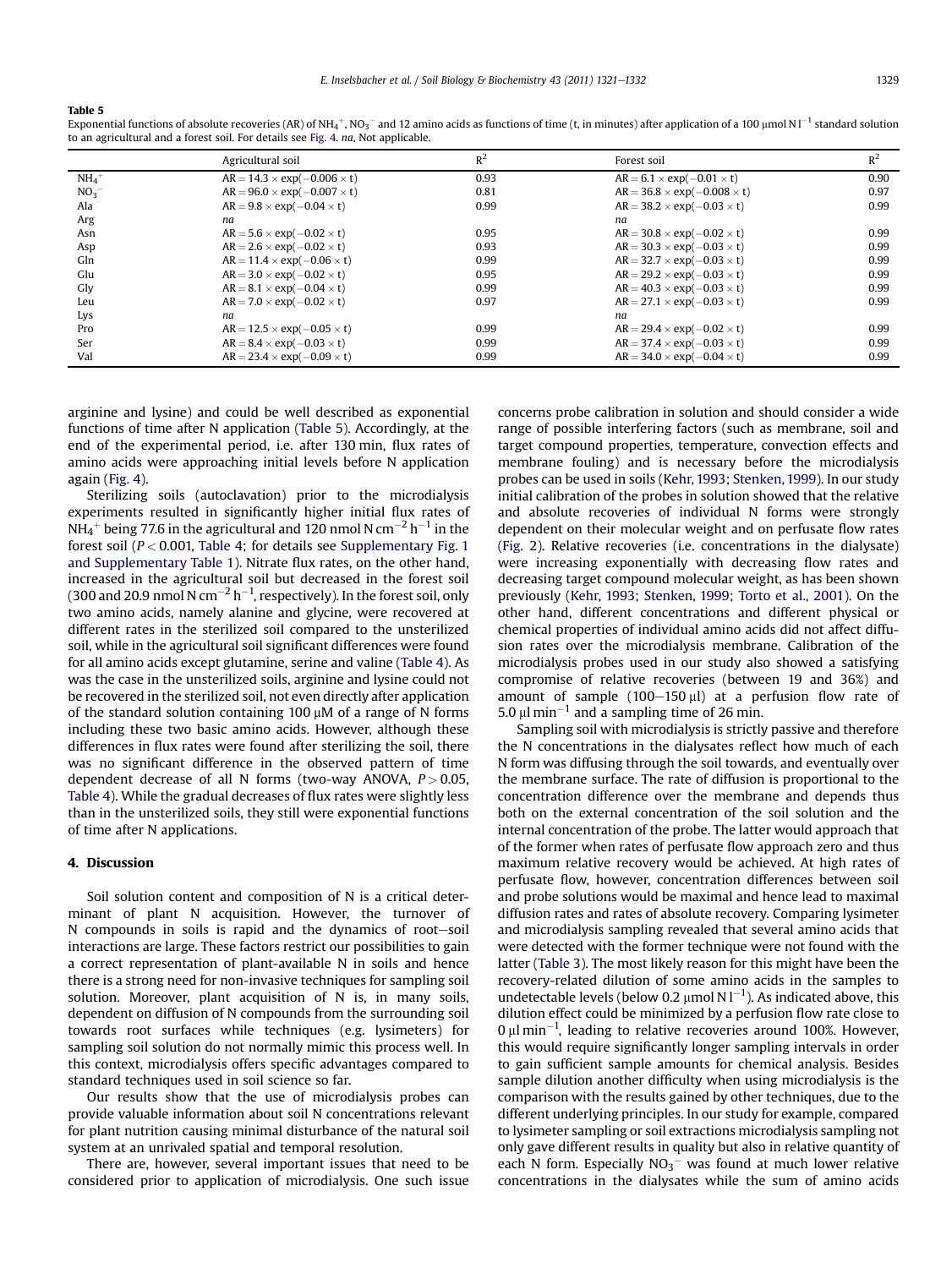analyzed constituted the dominant part of N in dialysates [\(Table 3\)](#page-5-0). These differences can be attributed to the fact that lysimeter sampling is based on applying a vacuum, while microdialysis is solely based on diffusion. The application of a vacuum when using lysimeters causes a mass flow of soil water and solutes, another important pathway of plant nutrient acquisition. This mass flow might explain the high concentrations of comparably mobile  $\mathrm{NO_3}^$ and the fact that also less strongly bound amino acids were detected in lysimeter samples in both soils. One drawback of lysimeter sampling is the dependency on quite high soil moisture contents and that the resulting bulk concentrations could be biased towards the concentrations in the largest water-filled soil pores ([Miro et al., 2010\)](#page-10-0). Microdialysis, on the other hand has been proven to give reliable results even at low soil water contents [\(Miro et al.,](#page-10-0) [2010](#page-10-0)) and sample soluble N compounds from the surrounding soil independent of soil pore sizes. Thus, the two techniques may, at least partly, reflect different fractions of the soil and the soil solution.

Soil extractions with MilliQ water or  $0.5$  M K<sub>2</sub>SO<sub>4</sub>, on the other hand, resulted in similar concentrations of N pools with a strong dominance of NH<sub>4</sub><sup>+</sup> and NO<sub>3</sub><sup>-</sup> but low concentrations of amino acids in both extracts ([Table 2](#page-4-0)). In comparison, extracting soils with 1 M KCl generally resulted in higher concentrations of all N forms and more species of amino acids were detected, which is in agreement with previous studies (e.g. [Chen et al., 2005; Hannam](#page-10-0) [and Prescott, 2003; Jones and Willett, 2006; Murphy et al., 2000\)](#page-10-0). Especially in the forest soil a significantly higher number of amino acids and substantially higher concentrations were found in the KCl extract compared to water or  $K<sub>2</sub>SO<sub>4</sub>$  extraction ([Table 2](#page-4-0)). These differences were smaller in the agricultural soil, which shows that a greater proportion of amino acids was bound to the solid phase in the forest soil, which was rich in organic compounds. These findings indicate the difficulty, if not invalidity, to directly compare soil N pools qualitatively and quantitatively estimated with different methods. Soil extractions are not only seriously disrupting the natural soil structure, but also lead to inevitable time lags between sampling and soil extractions, which can cause chemical alterations prior to analysis. For example, it has been shown that the pool of amino acids rapidly (within 15 min) turned over when extracting soil with distilled water or  $0.5 M K<sub>2</sub>SO<sub>4</sub>$  ([Rousk and Jones, 2010\)](#page-11-0). Therefore, the concentrations of amino acids, NH4 $^+$  and NO3 $^-$  found in soil extracts may not reflect actual natural conditions in the field.

Studies of soil solution N availability should seek a representation of the system with as high relevance as possible for plant N uptake. Theoretically, root N uptake depends on interception, mass flow and diffusion processes. While soil extractions may provide information on the total amount of N available for uptake, lysimeter sampling mimics mass flow processes in the soil. Dialysis methods, such as the here described microdialysis technique, preferentially sample soil through diffusion. These differences give rise to different fractions of the soil solution and hence to different N sources for plant uptake. Additionally, it has to be pointed out that plant nutrient uptake is also dependent on ion exchange processes. For example, organic acids secreted by root tips into the soil or protons  $(H^+)$  carried across the cell membrane change the chemical state of nutrients improving their uptake into the root tissues. However, reliably simulating and investigating the effects of these exchange processes in situ remains a challenging task for future studies.

In our study microdialysis allowed the detection of even small differences in concentrations of amino acids and NH $_4{}^+$  at distances of only 1 cm [\(Fig. 3](#page-5-0)). By choosing smaller dimensions for the probes (e.g. 1 mm instead of 10 mm length), this resolution could have been further improved easily. Still, smaller microdialysis probes would inevitably have led to decreased recovery rates due to the decreased surface area resulting in lower N concentrations in the samples and therefore would have severely limited chemical analyzes. On the other hand, for estimating  $NO<sub>3</sub><sup>-</sup>$  alone, a lower spatial resolution than chosen in the present study would have been sufficient due to its relatively homogenous distribution in both soils ([Fig. 3\)](#page-5-0). This homogeneity of  $\rm NO_3^-$  in contrast to  $\rm NH_4^+$  or amino acids was not surprising as it reflects the comparably free movement of  $NO_3^-$  through the soil. Still, the patchy distribution of amino acids and NH $_4^+$  was unexpected as soils were homogenized before the experiment. This might have been caused by a heterogeneous initial distribution of amino acids or increased turnover rates in hotspots of high microbial activity. While we can only speculate about the causes, our results show that even thorough mixing and sieving  $\left($  <2 mm) was not sufficient to get a completely homogenized soil regarding soil N concentrations.

Our results show that the optimal choice of probe dimensions and spatial resolution strongly depends on the physico-chemical nature of the target compounds and the soil. However, when a study aims at investigating plant-available N concentrations and diffusion rates in specific soil microsites, our results show that this can be achieved with microdialysis. Due to this excellent potential spatial resolution  $( $0.5 \text{ mm}$ ), microdialysis has the capability to$ monitor the turnover of individual amino acids in hotspots such as the rhizosphere, as it has already been proposed for low-molecular weight organic anions and trace metals ([Miro et al., 2010; Miro and](#page-10-0) [Hansen, 2006; Sulyok et al., 2005\)](#page-10-0).

Still, in order to monitor concentration changes of free amino acids, NH $_4{}^+$  and NO $_3{}^-$  in soil, not only an ability to sample at a high spatial but also at a high temporal resolution is required. In our study, shortly  $(<$ 30 min) after spiking the soils with a standard N solution the recovery of all N forms tested (except arginine and lysine) was rising to a maximum followed by a significant decrease within the subsequent 2 h ([Fig. 4](#page-6-0)). These findings indicate that a short pulse of N, as can occur in the rhizosphere or in soil microsites with high microbial activity, can be detected by microdialysis, as has been suggested previously for organic anions ([Sulyok et al.,](#page-11-0) [2005](#page-11-0)). The subsequent decrease in recovery, however, could have been caused by several factors, e.g. microbial degradation, adsorption to soil particles, formation of a so-called diffusion shell around the microdialysis probes or a combination of these processes. Adsorption to soil particles was probably the major cause in our study, at least for arginine and lysine, which were not recovered at higher-than-background rates even directly after N application ([Fig. 4\)](#page-6-0). The fact that we found similar temporal patterns of decreased recoveries in both unsterilized and sterilized soils suggests that microbial degradation during the experimental period of 2 h was probably only of minor influence (Supplementary Fig. 1, Supplementary Table 1, [Table 4\)](#page-7-0). Thus, diffusional depletion around the probe was probably the main cause for the temporal decrease of N flow rates over the dialysis membrane. Therefore, microdialysis sampling could be compared with nutrient uptake of roots, as, to some extent similar to plant roots, sampling with microdialysis probes can be considered as a sink of free moving compounds. In a recent study, [Leitner et al. \(2010\)](#page-10-0) modeled the formation of nutrient depletion zones around plant roots showing that many factors together determine the dynamic patterns of these zones. One important factor was diffusion of the target nutrient through the soil matrix to the root surface as in many soils diffusion is a key factor for nutrient supply of plants. Still, these findings were based on mathematical models and need to be verified with data from actual experiments. Until now it was practically impossible to measure diffusion rates of nutrients, such as inorganic and organic N compounds, in the heterogeneous soil matrix in the field. Our results show that microdialysis could indeed be a suitable tool meeting the requirements for diffusion-based studies. Therefore,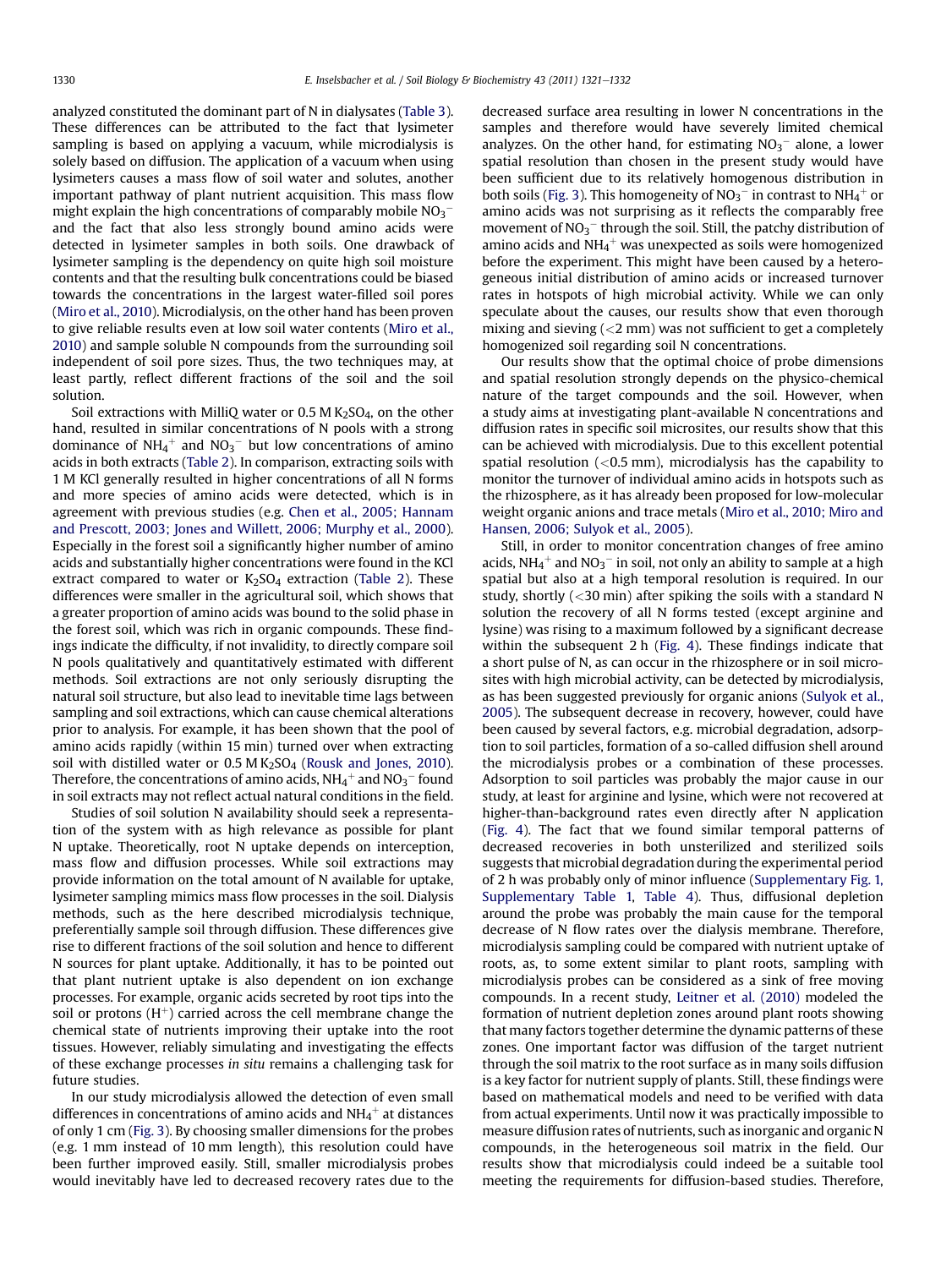<span id="page-10-0"></span>systematic implantation of microdialysis probes into the soil could help elucidating the relative importance of diffusion to the supply of specific N compounds for plant uptake.

#### 5. Conclusions

This study has highlighted the potential of microdialysis for estimating plant-available inorganic and organic N pools as well as diffusion rates in two contrasting soils. Due to its miniaturized design and the diffusion-controlled passive sampling approach, microdialysis probes proved to be suitable tools for continuous sampling of NH<sub>4</sub><sup>+</sup>, NO<sub>3</sub><sup>–</sup> and amino acids from the soil solution with only minimal disturbance of the soil structure. Compared to commonly used soil extraction techniques or lysimeter applications microdialysis proved to be superior regarding the possible spatial and temporal resolution. Differences in N concentrations could be well detected on a small spatial scale  $(<1$  cm) and within short time intervals (<30 min). Further, in contrast to the other techniques, diffusion-based microdialysis revealed that the pool of plantavailable amino acids was contributing most to the total N pool analyzed. Application of N led to an immediate peak of recovery via the microdialysis probes followed by a rapid decrease due to the formation of a depletion zone at the probe surface. Therefore, this relatively new technique will not only provide essential data on diffusion rates of a variety of N compounds in the soil but might be used for monitoring quantitative and qualitative changes of N pools in soil microsites such as the rhizosphere. However, our results are still based on laboratory experiments and the challenge now is to apply this new technique in a field setting. Additional field studies including contrasting soils as well as different environmental conditions will therefore be necessary to thoroughly test the reliability and applicability of microdialysis sampling. We believe that, after establishment in the field, this approach will provide valuable information about the dynamics of plant-available N compounds in soils, such as diffusion rates, adsorption to soil particles and turnover rates in soil microsites.

### Acknowledgements

Financial support from Formas to KHD and from Formas, VR, Mistra, SLU and the Kempe foundation to TN is acknowledged. The authors are grateful to Margareta Zetherström for technical assistance in amino acid analyses.

#### Appendix A. Supplementary data

Supplementary data associated with this article can be found, in the online version, at [doi:10.1016/j.soilbio.2011.03.003](http://dx.doi.org/10.1016/j.soilbio.2011.03.003).

#### References

- Andersson, P., 2003. Amino acid concentration in sampled soil water: effects of sampling and storage using lysimeters with small pore-size and sterile preevacuated sampling tubes. Communications in Soil Science and Plant Analysis  $34.21 - 29.$
- Andersson, P., Berggren, D., 2005. Amino acids, total organic and inorganic nitrogen in forest floor soil solution at low and high nitrogen input. Water Air and Soil Pollution 162, 369-384.
- Bungay, P.M., Morrison, P.F., Dedrick, R.L., 1990. Steady-state theory for quantitative microdialysis of solutes and water in vivo and in vitro. Life Sciences 46, 105-119
- Chapin III, S.F., Fetcher, N., Kielland, K., Everett, K.R., Linkins, A.E., 1988. Productivity and nutrient cycling of Alaskan tundra: enhancement by flowing soil water. Ecology 69, 693-702.
- Chen, C.R., Xu, Z.H., Zhang, S.L., Keay, P., 2005. Soluble organic nitrogen pools in forest soils of subtropical Australia. Plant and Soil 277, 285-297.
- Chen, C.R.R., Xu, Z.H.H., 2008. Analysis and behavior of soluble organic nitrogen in forest soils. Journal of Soils and Sediments 8, 363-378.
- Davies, M.I., 1999. A review of microdialysis sampling for pharmacokinetic applications. Analytica Chimica Acta 379, 227-249.
- FAO, 1998. World Reference Base for Soil Resources. World Soil Resources Reports, Rome.
- Fisk, M.C., Schmidt, S.K., Seastedt, T.R., 1998. Topographic patterns of above- and belowground production and nitrogen cycling in alpine tundra. Ecology 79,  $2253 - 2266$ .
- Gärdenäs, A.I., Ågren, G.I., Bird, J.A., Clarholm, M., Hallin, S., Ineson, P., Kätterer, T., Knicker, H., Nilsson, S.I., Näsholm, T., Ogle, S., Paustian, K., Persson, T., Stendahl, J., 2010. Knowledge gaps in soil carbon and nitrogen interactions from molecular to global scale. Soil Biology & Biochemistry. doi:10.1016/ j.soilbio.2010.04.006.
- Hannam, K.D., Prescott, C.E., 2003. Soluble organic nitrogen in forests and adjacent clearcuts in British Columbia. Canada. Canadian Journal of Forest Research  $-$ Revue Canadienne de Recherche Forestiere 33, 1709-1718.
- Hood-Nowotny, R., Hinko-Najera Umana, N., Inselsbacher, E., Oswald-Lachouani, P., Wanek, W., 2010. Alternative methods for measuring inorganic, organic, and total dissolved nitrogen in soil. Soil Science Society of America Journal 74, 1018-1027.
- Inselsbacher, E., Ripka, K., Klaubauf, S., Fedosoyenko, D., Hackl, E., Gorfer, M., Hood-Novotny, R., Von Wiren, N., Sessitsch, A., Zechmeister-Boltenstern, S., Wanek, W., Strauss, J., 2009. A cost-effective high-throughput microcosm system for studying nitrogen dynamics at the plant-microbe-soil interface. Plant and Soil 317, 293-307.
- Jones, D.L., 1999. Amino acid biodegradation and its potential effects on organic nitrogen capture by plants. Soil Biology & Biochemistry 31, 613-622.
- Jones, D.L., Healey, J.R., Willett, V.B., Farrar, J.F., Hodge, A., 2005. Dissolved organic nitrogen uptake by plants - an important N uptake pathway? Soil Biology & Biochemistry 37, 413-423.
- Jones, D.L., Kielland, K., 2002. Soil amino acid turnover dominates the nitrogen flux in permafrost-dominated taiga forest soils. Soil Biology & Biochemistry 34,  $209 - 219$
- Jones, D.L., Willett, V.B., 2006. Experimental evaluation of methods to quantify dissolved organic nitrogen (DON) and dissolved organic carbon (DOC) in soil. Soil Biology & Biochemistry 38, 991-999.
- Jämtgård, S., Näsholm, T., Huss-Danell, K., 2010. Nitrogen compounds in soil solutions of agricultural land. Soil Biology & Biochemistry 42, 2325-2330.
- Kehr, J., 1993. A survey on quantitative microdialysis  $-$  theoretical models and practical implications. Journal of Neuroscience Methods 48, 251-261.
- Kielland, K., McFarland, J.W., Ruess, R.W., Olson, K., 2007. Rapid cycling of organic nitrogen in taiga forest ecosystems. Ecosystems 10, 360-368.
- Leitner, D., Klepsch, S., Ptashnyk, M., Marchant, A., Kirk, G.J.D., Schnepf, A., Roose, T., 2010. A dynamic model of nutrient uptake by root hairs. New Phytologist 185, 792-802.
- Lipson, D., Näsholm, T., 2001. The unexpected versatility of plants: organic nitrogen use and availability in terrestrial ecosystems. Oecologia 128, 305-316.
- Lipson, D.A., Raab, T.K., Schmidt, S.K., Monson, R.K., 2001. An empirical model of amino acid transformations in an alpine soil. Soil Biology & Biochemistry 33, 189-198
- Miranda, K.M., Espey, M.G., Wink, D.A., 2001. A rapid, simple spectrophotometric method for simultaneous detection of nitrate and nitrite. Nitric Oxide  $-$  Biology and Chemistry 5,  $62-71$ .
- Miro, M., Fitz, W.J., Swoboda, S., Wenzel, W.W., 2010. In-situ sampling of soil pore water: evaluation of linear-type microdialysis probes and suction cups at varied moisture contents. Environmental Chemistry 7, 123-131.
- Miro, M., Frenzel, W., 2003. A novel flow-through microdialysis separation unit with integrated differential potentiometric detection for the determination of chloride in soil samples. Analyst 128, 1291-1297.
- Miro, M., Frenzel, W., 2004. Implantable flow-through capillary-type microdialyzers for continuous in situ monitoring of environmentally relevant parameters. Analytical Chemistry 76, 5974-5981.
- Miro, M., Frenzel, W., 2005. The potential of microdialysis as an automatic sampleprocessing technique for environmental research. TrAC Trends in Analytical Chemistry 24, 324-333.
- Miro, M., Hansen, E.H., 2006. Recent advances and perspectives in analytical methodologies for monitoring the bioavailability of trace metals in environmental solid substrates. Microchimica Acta 154, 3-13.
- Miro, M., Hansen, E.H., Chomchoei, R., Frenzel, W., 2005. Dynamic flow-through approaches for metal fractionation in environmentally relevant solid samples. TrAC Trends in Analytical Chemistry 24, 759-771.
- Murphy, D.V., Macdonald, A.J., Stockdale, E.A., Goulding, K.W.T., Fortune, S., Gaunt, J.L., Poulton, P.R., Wakefield, J.A., Webster, C.P., Wilmer, W.S., 2000. Soluble organic nitrogen in agricultural soils. Biology and Fertility of Soils 30, 374-387.
- Nandi, P., Lunte, S.M., 2009. Recent trends in microdialysis sampling integrated with conventional and microanalytical systems for monitoring biological events: a review. Analytica Chimica Acta 651,  $1-14$ .
- Näsholm, T., Kielland, K., Ganeteg, U., 2009. Uptake of organic nitrogen by plants. New Phytologist 182, 31-48.
- Owen, A.G., Jones, D.L., 2001. Competition for amino acids between wheat roots and rhizosphere microorganisms and the role of amino acids in plant N acquisition. Soil Biology & Biochemistry 33, 651-657.
- Pörtl, K., Zechmeister-Boltenstern, S., Wanek, W., Ambus, P., Berger, T.W., 2007. Natural N-15 abundance of soil N pools and N<sub>2</sub>O reflect the nitrogen dynamics of forest soils. Plant and Soil  $295, 79-94$ .
- Raab, T.K., Lipson, D.A., Monson, R.K., 1999. Soil amino acid utilization among species of the Cyperaceae: plant and soil processes. Ecology 80, 2408–2419.